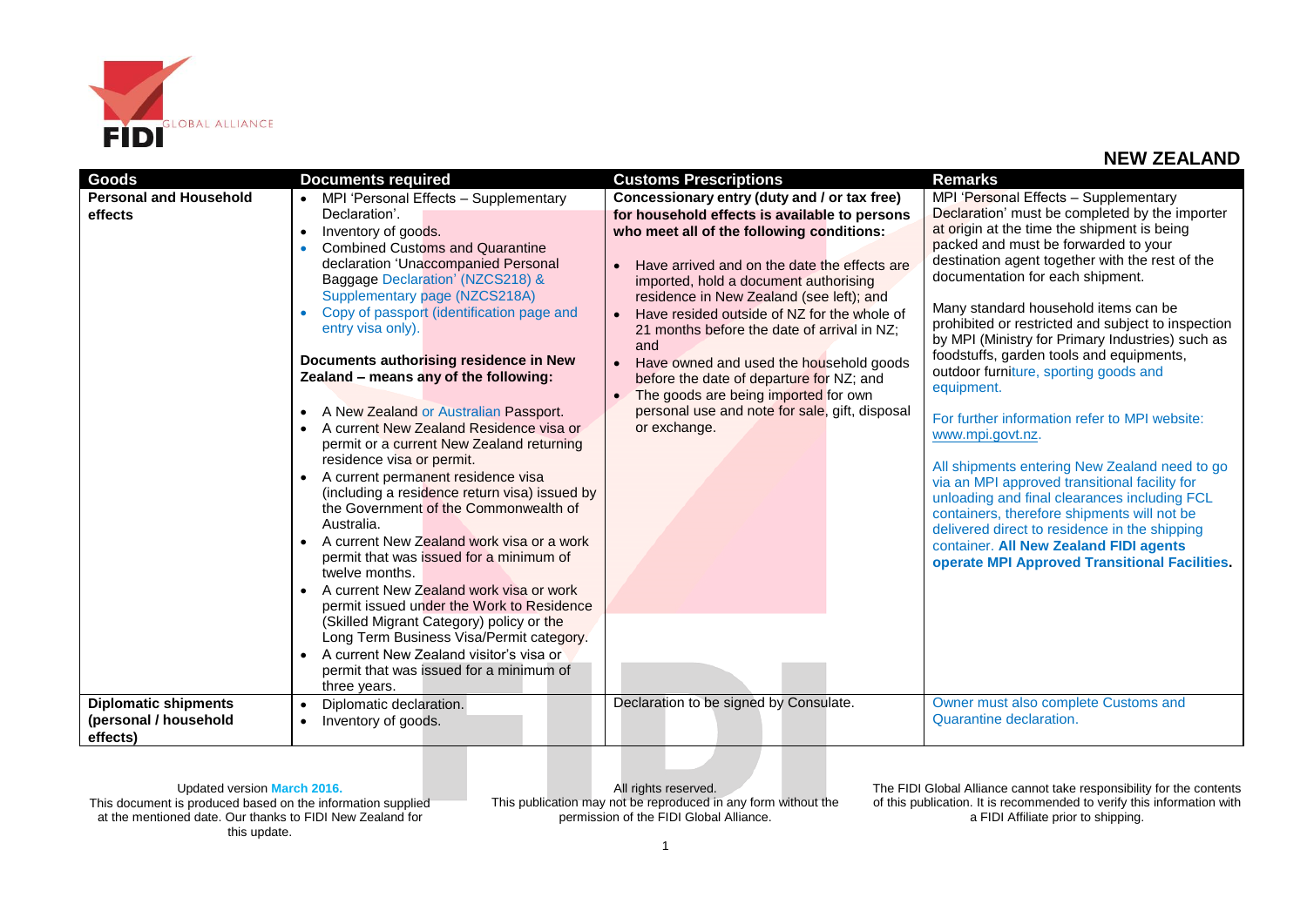

| <b>Goods</b>                                    | <b>Documents required</b>                                  | <b>Customs Prescriptions</b>                              | <b>Remarks</b>                                                                        |
|-------------------------------------------------|------------------------------------------------------------|-----------------------------------------------------------|---------------------------------------------------------------------------------------|
| <b>Wedding trousseaux</b>                       | Inventory.                                                 | Wedding gift treated the same as Personal and             |                                                                                       |
| (included with personal /                       |                                                            | Household Effects noted above.                            |                                                                                       |
| household effects)                              |                                                            |                                                           |                                                                                       |
| <b>Inheritance</b>                              | Death certificate and either letter from Executor          | Goods are admitted free of duty provided a copy           | The name of the beneficiary and his/her legacy                                        |
|                                                 | or Copy of Will.                                           | of Will or Executor's letter is sighted.                  | must be specified.                                                                    |
| New furniture, Household                        | Purchase invoices / receipts, the "Trade Single"           | All new and unused effects may be liable for              |                                                                                       |
| items, Presents and                             | <b>Window- Client Registration Application"</b>            | duty and GST (Goods & Services Tax).                      |                                                                                       |
| Souvenirs (included with                        | NZSC224 needs to be completed, agent will                  |                                                           |                                                                                       |
| personal / household effects)                   | supply when required.                                      |                                                           |                                                                                       |
| <b>Works of art and Antiques</b>                | • If recently purchased prior to shipment by               | If recently purchased prior to shipment duty and          |                                                                                       |
| (included with personal /                       | importer purchase invoice / receipt required.              | GST may apply.                                            |                                                                                       |
| household effects)                              | B.A.D.A. Certificate for antiques from<br>$\bullet$        |                                                           |                                                                                       |
|                                                 | United Kingdom.                                            |                                                           |                                                                                       |
| Jewellery etc. (included with                   | Inventory.                                                 | Duty free subject to conditions of "Personal and          |                                                                                       |
| personal / household effects)                   |                                                            | Household Effects".                                       |                                                                                       |
| Motor cars, motor cycles,                       | Copy of Passport.<br>$\bullet$                             | Concessionary entry (duty and / or tax free)              | Importers qualifying for concessionary entry                                          |
| motor scooters                                  | Original registration / ownership certificate<br>$\bullet$ | is available to persons who meet all of the               | (duty and / or tax free) must sign a 'Deed of                                         |
|                                                 | and / or original deregistration certificate as            | following conditions:                                     | Undertaking'.                                                                         |
|                                                 | applicable.                                                |                                                           |                                                                                       |
|                                                 | Purchase invoice.                                          | Have arrived and on the date the motor                    | The vehicle also needs a structural inspection,                                       |
|                                                 | Original compliance certificate issued by<br>$\bullet$     | vehicle is imported, hold a document                      | once this is done and is cleared through<br>Customs and MPI the motor vehicle will be |
|                                                 | the manufacturer of the car if applicable /                | authorising residence in New Zealand (see                 | required to be tested for certification to New                                        |
|                                                 | required.                                                  | left); and                                                | Zealand Safety and Compliance Standards - it                                          |
|                                                 |                                                            | Have resided outside of NZ for the whole of               | is important that owner checks prior to                                               |
|                                                 | Documents authorising residence in New                     | 21 months before the date of arrival in NZ;               |                                                                                       |
|                                                 | Zealand - means any of the following:                      | and                                                       | shipment that vehicle will comply.                                                    |
|                                                 | A New Zealand or Australian Passport.                      | Have owned and used the vehicle for at least<br>$\bullet$ | For full details refer to website for the -New                                        |
|                                                 | A current New Zealand Residence visa or                    | 12 months before the date of departure to                 |                                                                                       |
|                                                 | permit or a current New Zealand returning                  | NZ or the date on which the vehicle is                    | Zealand Transport Agency www.nzta.govt.nz.                                            |
|                                                 | residence visa or permit.                                  | surrendered for shipping, whichever is                    | It is recommended that motor vehicles be                                              |
| A current permanent residence visa<br>$\bullet$ |                                                            | earlier; and                                              | steam-cleaned and vacuumed prior to shipment                                          |
|                                                 | (including a residence return visa) issued by              | Do not sell the vehicle within 24 months of<br>$\bullet$  | however this is not a guarantee MPI will not                                          |
|                                                 | the Government of the Commonwealth of                      | importation.                                              |                                                                                       |

Updated version **March 2016.** This document is produced based on the information supplied at the mentioned date. Our thanks to FIDI New Zealand for this update.

All rights reserved. This publication may not be reproduced in any form without the permission of the FIDI Global Alliance.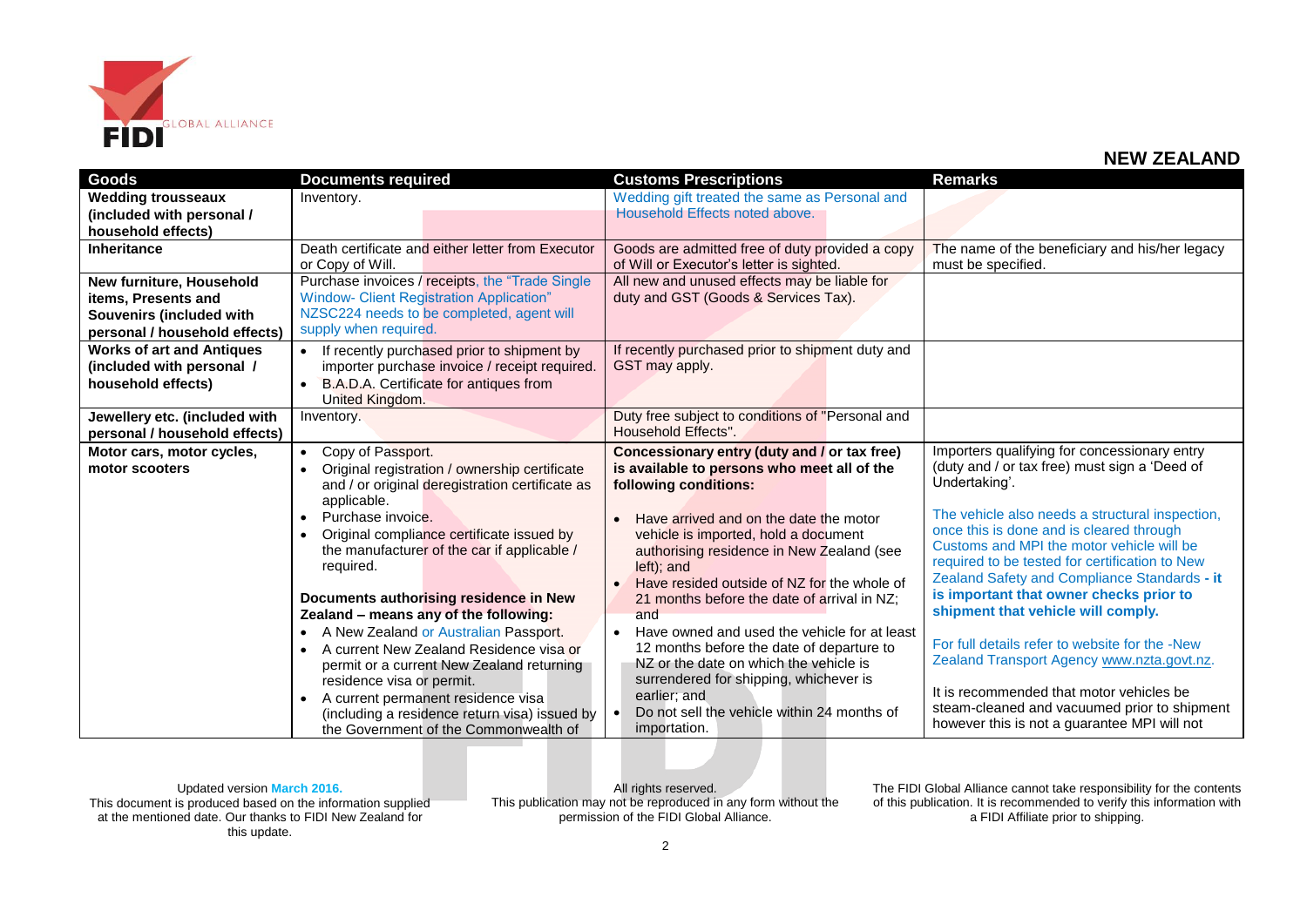

| <b>Goods</b>                 | <b>Documents required</b>                            | <b>Customs Prescriptions</b>                       | <b>Remarks</b>                                                                         |
|------------------------------|------------------------------------------------------|----------------------------------------------------|----------------------------------------------------------------------------------------|
|                              | Australia.                                           | All other importers will attract GST at 15% of the | order again on arrival in New Zealand.                                                 |
|                              | A current New Zealand work visa or a work            | vehicles CIF value (purchase price, freight and    |                                                                                        |
|                              | permit that was issued for a minimum of              | marine insurance). There is no duty on vehicles    |                                                                                        |
|                              | twelve months.                                       | being imported into New Zealand (duty is           |                                                                                        |
|                              | A current New Zealand work visa or work              | however applicable on motor homes for non-         |                                                                                        |
|                              | permit issued under the Work to Residence            | qualifying migrants). An allowance for             |                                                                                        |
|                              | (Skilled Migrant Category) policy or the             | depreciation may be made depending on length       |                                                                                        |
|                              | Long Term Business Visa/Permit category              | of ownership overseas.                             |                                                                                        |
|                              | A current New Zealand visitor's visa or<br>$\bullet$ | For full details refer to website for NZ Customs:  |                                                                                        |
|                              | permit that was issued for a minimum of              |                                                    |                                                                                        |
|                              | three years.                                         | www.customs.govt.nz.                               |                                                                                        |
| <b>Left-hand-Drive Motor</b> | Same as for motor vehicles.                          |                                                    | Left hand drive vehicles - owner should check                                          |
| <b>Vehicles</b>              |                                                      |                                                    | before importing a LHD vehicle if the vehicle                                          |
|                              |                                                      |                                                    | belongs to one of the permitted categories or is<br>capable of being converted to RHD. |
|                              |                                                      |                                                    |                                                                                        |
|                              |                                                      |                                                    | For full details refer to website for the New                                          |
|                              |                                                      |                                                    | Zealand Transport Agency www.nzta.govt.nz.                                             |
| <b>Caravans, Trailers</b>    |                                                      | Refer 'personal and household effects'.            |                                                                                        |
| <b>Boats</b>                 | Same as for motor vehicles.                          | Same as for motor vehicles (excluding              | Strongly recommend apply N.Z. Customs for                                              |
|                              |                                                      | compliance).                                       | clarification with exact details.                                                      |
|                              | For full details refer to NZ Customs website:        |                                                    |                                                                                        |
|                              | www.customs.govt.nz.                                 |                                                    |                                                                                        |
| <b>Firearms</b>              | Import permit and firearms licence from NZ           | Pistols, revolvers and some rifles are prohibited. | Import Permit and Firearms Licence must be                                             |
|                              | Police.                                              |                                                    | obtained from NZ Police. Firearms will be                                              |
|                              |                                                      | Used firearms are subject to conditions of         | seized by NZ Customs pending production of                                             |
|                              |                                                      | 'Removal goods'.                                   | Firearms Permit.                                                                       |
|                              |                                                      | For full details refer to NZ Police website:       |                                                                                        |
|                              |                                                      | www.police.govt.nz.                                |                                                                                        |
| Narcotics (Drugs),           |                                                      | Importation prohibited.                            |                                                                                        |
| <b>Incitements</b>           |                                                      |                                                    |                                                                                        |
| <b>Prescribed Medicines</b>  | Copy of prescription or letter from doctor.          | Duty Free.                                         |                                                                                        |
|                              |                                                      |                                                    |                                                                                        |

Updated version **March 2016.** This document is produced based on the information supplied at the mentioned date. Our thanks to FIDI New Zealand for this update.

All rights reserved. This publication may not be reproduced in any form without the permission of the FIDI Global Alliance.